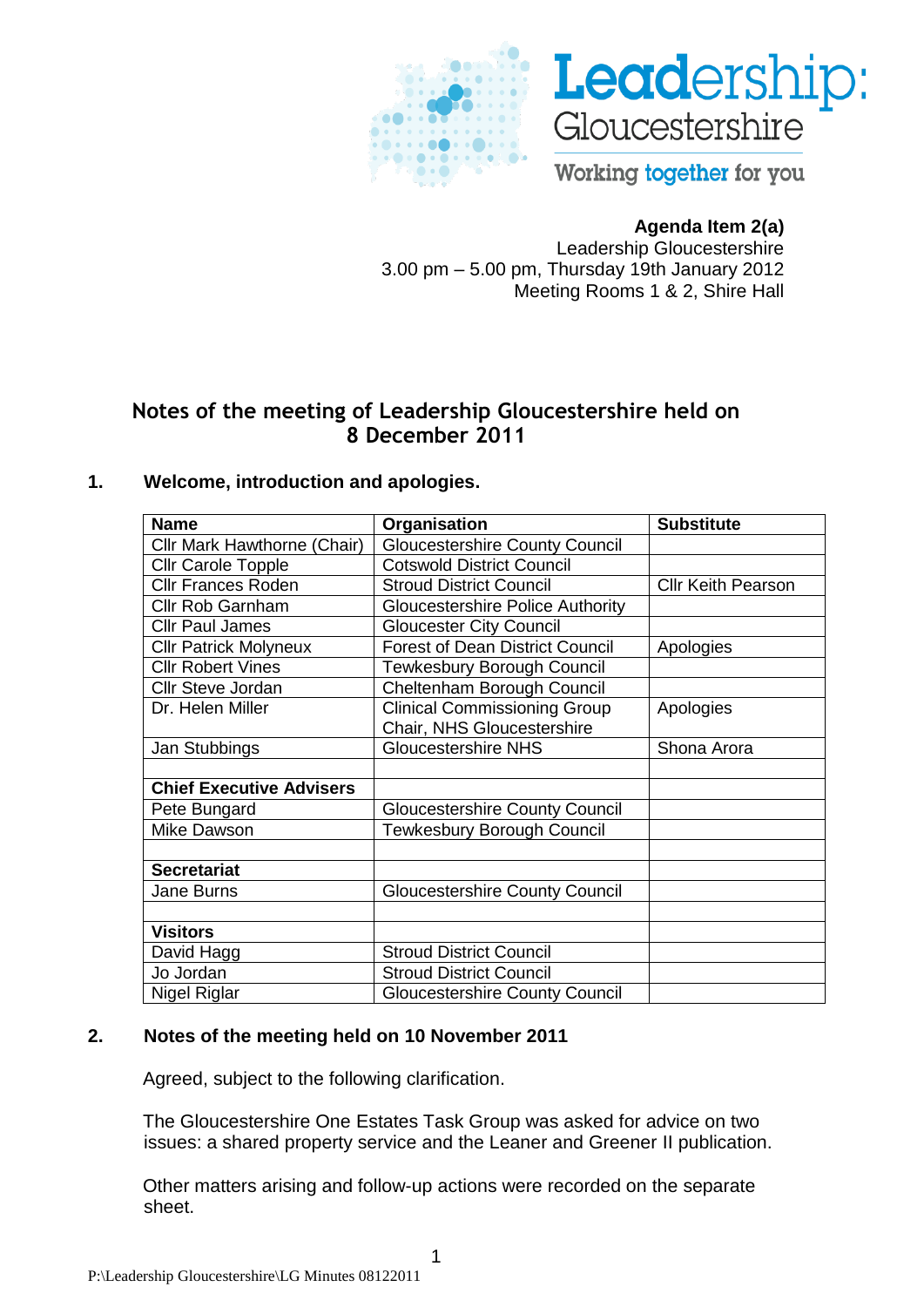The following additional points were made.

- **New Police and Crime Panel** Carol Topple queried the decision  $\bullet$ about non-executive councillors. It was confirmed that the legislation allowed for any elected councillors to be members of the Panel. The advice of the Police Authority"s Governance Transition Board, the County Council"s Constitution Committee and the Community Safety Security Committee (which includes representatives from all district councillors) was that non-executive councillors should be nominated. This advice had been endorsed by Leadership Gloucestershire.
- **Local Authority Mortgage Support Scheme**  conversations had been pursued with those interested.

## **3. Older People in Stroud – Total Place Project Evaluation**

Pete Bungard introduced the item. He is the Programme Sponsor for Total Place.

This project was jointly sponsored by David Hagg, Chief Executive, Stroud District Council and Shona Arora, Joint Director of Public Health for Gloucestershire. Joanne Jordan, Strategic Head of Customer Services, Stroud District Council was the Project Manager.

Pete explained the context for the project – a growing older population and a cash freeze for health and social care. The Project was looking at ways to provide community-based support and to keep people out of acute services for longer.

David Hagg summarised the findings of the project in terms of the importance of the role of "Local Area Co-ordinators" (LAC), customer focus and prevention/early intervention. Joanne Jordan explained that the project had been running for 12 months and had included contributions from many organisations. The biggest issue facing older people is social isolation. The LAC appointed to the project was a senior social worker who already knows the system and had well established local relationships. He worked for 10 weeks part-time linking with community activists.

Leadership Gloucestershire watched two DVDs summarising the lessons learned and showing of how public agencies can make life challenging for older people who become vulnerable, for example, after illness.

Leadership Gloucestershire welcomed the findings from the project and were enthusiastic to see the good work continue in Stroud or anywhere else ready to work in this way. They were keen to see some further work on a set of principles or a model which also took on board the learning from the Total Place pilot on vulnerable families. The concept of working with "householders" was supported.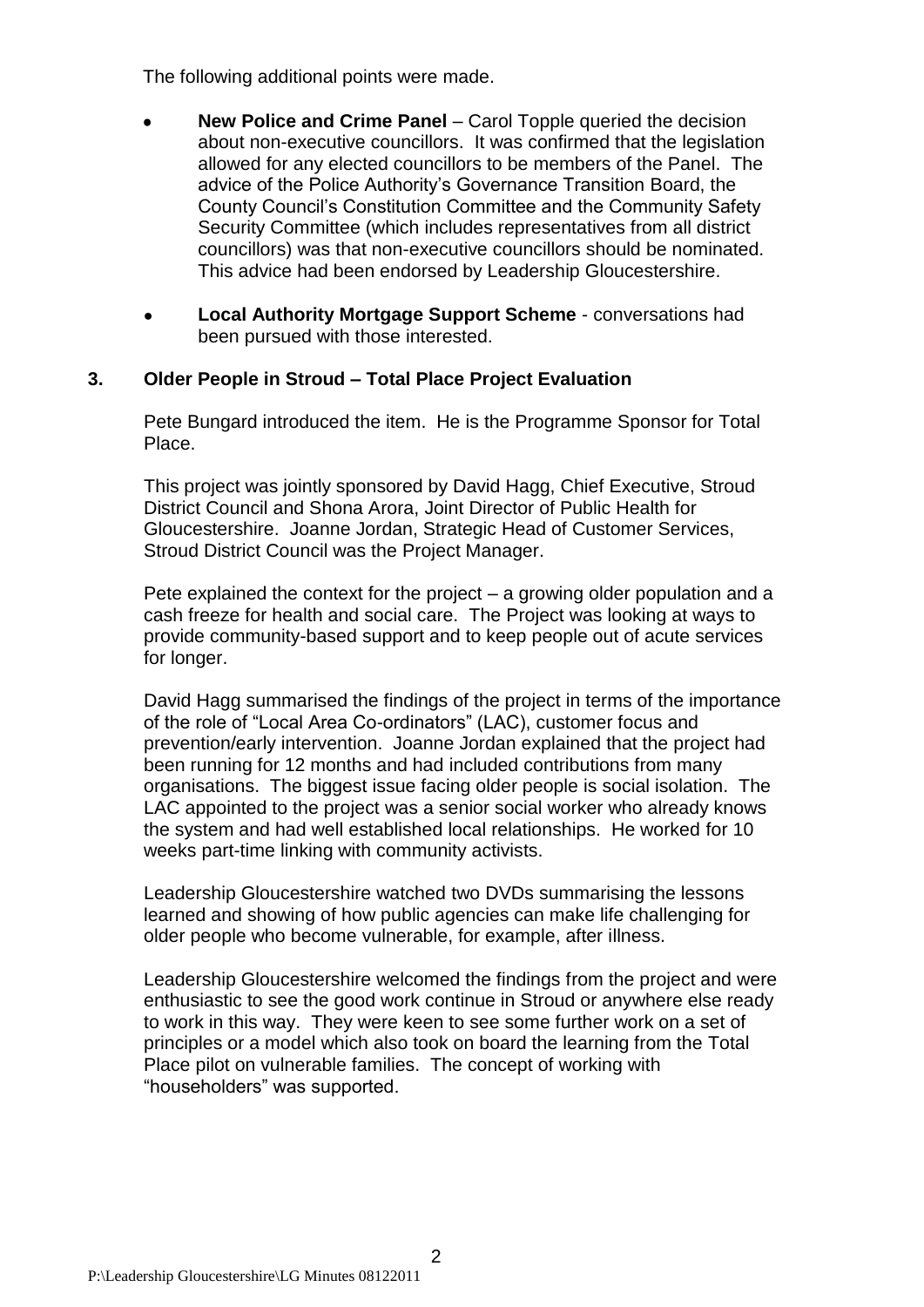# **Agreed actions**

- To commission the Total Place Programme Board (and others who wanted to work with them) to develop an implementation/communications plan. **(Action: Pete Bungard)**
- To encourage roll-out and mainstreaming as appropriate; bringing back any obstacles or barriers. **(Action: Pete Bungard)**

# **4. Driving Growth**

**(i) Delivering Economic Development outcomes in Gloucestershire** – Nigel Riglar presented his report on the recommendations from the recent review of how the County Council supports economic development activity across the county and, specifically, the nature of GCC"s relationship with GFirst. He explained that "GFirst" is used interchangeably for the Gloucestershire Development Company and the Local Enterprise Partnership. The report had been shared with GFirst and a response was awaited. The County Council was minded to change some of the governance arrangements to build in sufficient checks and balances and to avoid conflicts of interest between commissioning and delivery.

Steve Jordan is the Leadership Gloucestershire representative on the GFirst Board. He declared an interest. He anounced that the Board had discussed the report. They felt that there were a number of inaccuracies. They were not convinced about the need to split the roles. The business representatives were enthusiastic about the LEP and it was still early days.

Other members welcomed the report and encouraged sensible conservations about the best way forward. There had been concerns about communication and engagement with local authorities. It was felt that the relationship with Leadership Gloucestershire should also be strengthened.

# **Agreed actions:**

- To continue discussions with GFirst and to bring an up-date in the new year. **(Action: Nigel Riglar)**.
- **(ii) Growing Places Fund** Nigel Riglar tabled an up-date on the Government"s recent announcement that Gloucestershire"s allocation was £5,638,139. This is subject to the satisfactory completion of a prequalification assurance review process by 20 December 2011. The assurance review should also confirm the lead accountable body for the funding. The Board was also asked to consider the option to subcontract to the Homes and Communities Agency which could draw down their funding for stalled developments.

# **Agreed actions:**

(1) Leadership Gloucestershire to be the oversight body for the Growing Places Fund and the route for formal endorsement of spending decisions. **(Action: Nigel Riglar)**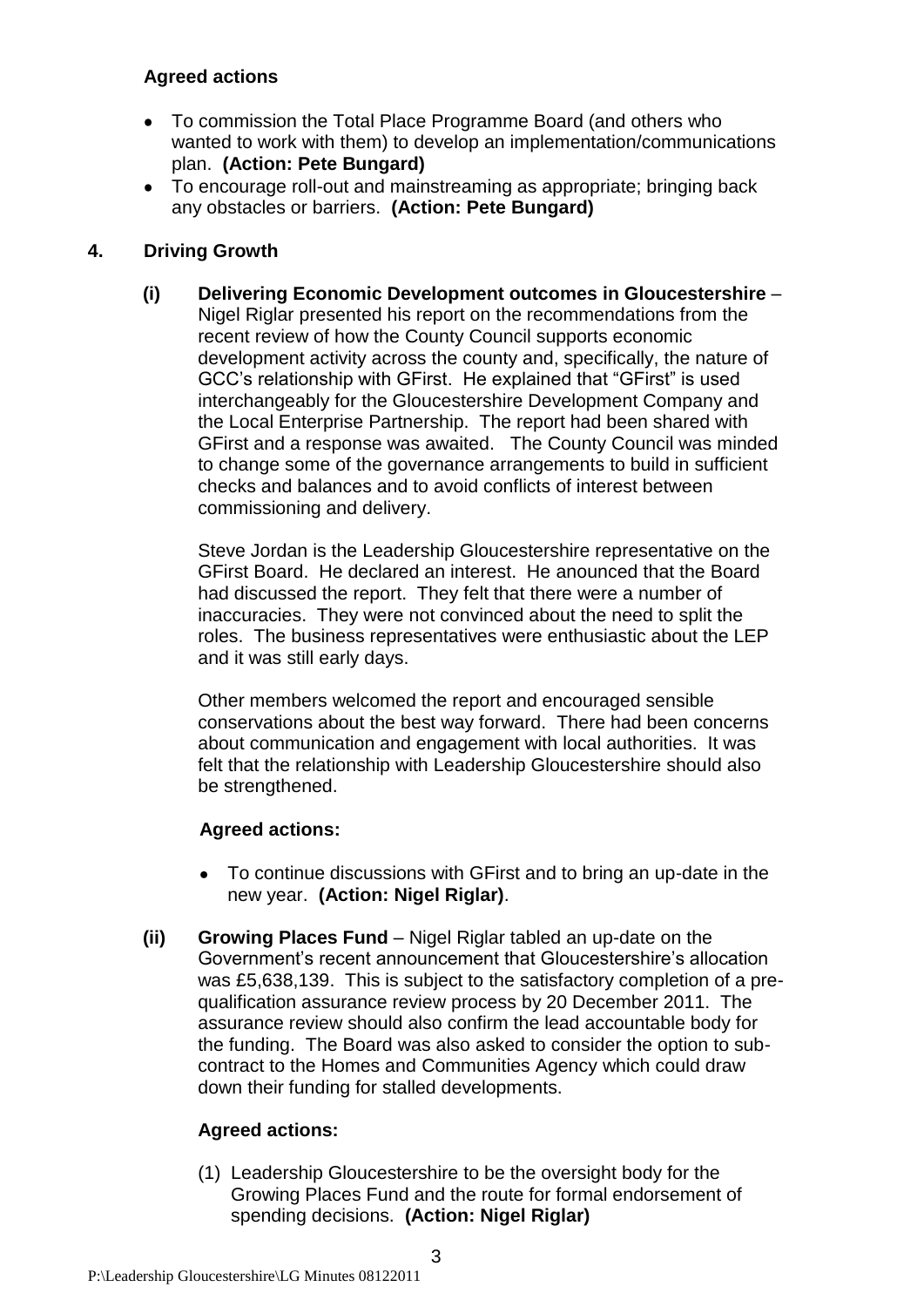- (2) Local authorities to offer expertise on an investment panel, particularly in terms of the practicality of delivering schemes. **(Action: Nigel Riglar).**
- (3) Further discussions take place outside of the meeting to agree which local authority will be the accountable body**. (Action: Pete Bungard/District Chief Executives).**
- **(iii) Broadband** Pete Bungard gave an up-date on the project to deliver improved broadband access and speeds. The County Council would be investing £7.5m to match fund the government grant. The package of funding would allow near 100% coverage of Gloucestershire of 2 mbps and 86%+ superfast broadband. He invited others to consider an investment.

## **Agreed actions**:

(1) A written proposal to be prepared authorising the options and clauses for investment for members of Leadership Gloucestershire. **(Action: Nigel Riglar)**.

## **5. Gloucestershire Armed Forces Community Covenant**

Nigel Riglar introduced his up-date which set out progress since the last meeting. He drew attention to Table 1 which invited likely signatories to the covenant to provide specific details of what they would like to see included. The deadline is 6 January 2012.

Nigel also proposed governance arrangements to manage potential MoD grant fund. This would be a "virtual" arrangement.

# **Agreed actions:**

- (1) All to provide details of commitments and lead contacts by 6 January 2012. **(Action: All to contact Heiki Fanelsa, telephone 01452 427522) or email [heike.fanelsa@gloucestershire.gov.uk](mailto:heike.fanelsa@gloucestershire.gov.uk)**
- (2) Gloucestershire County Council to provide administrative support for the governance arrangements for MoD grant funding. (**Action: Nigel Riglar).**

#### **6. Progress reports**

**.**

- (a) Countywide Strategic Planning Issues Group covered under Item 4 above.
- (b) Assets Task and Finish Group Steve Jordan reported back on two developments:
	- (i) a positive meeting about the strategic review of a shared property service. This work would be developed further through a facilitated discussion with GCC"s external advisers.